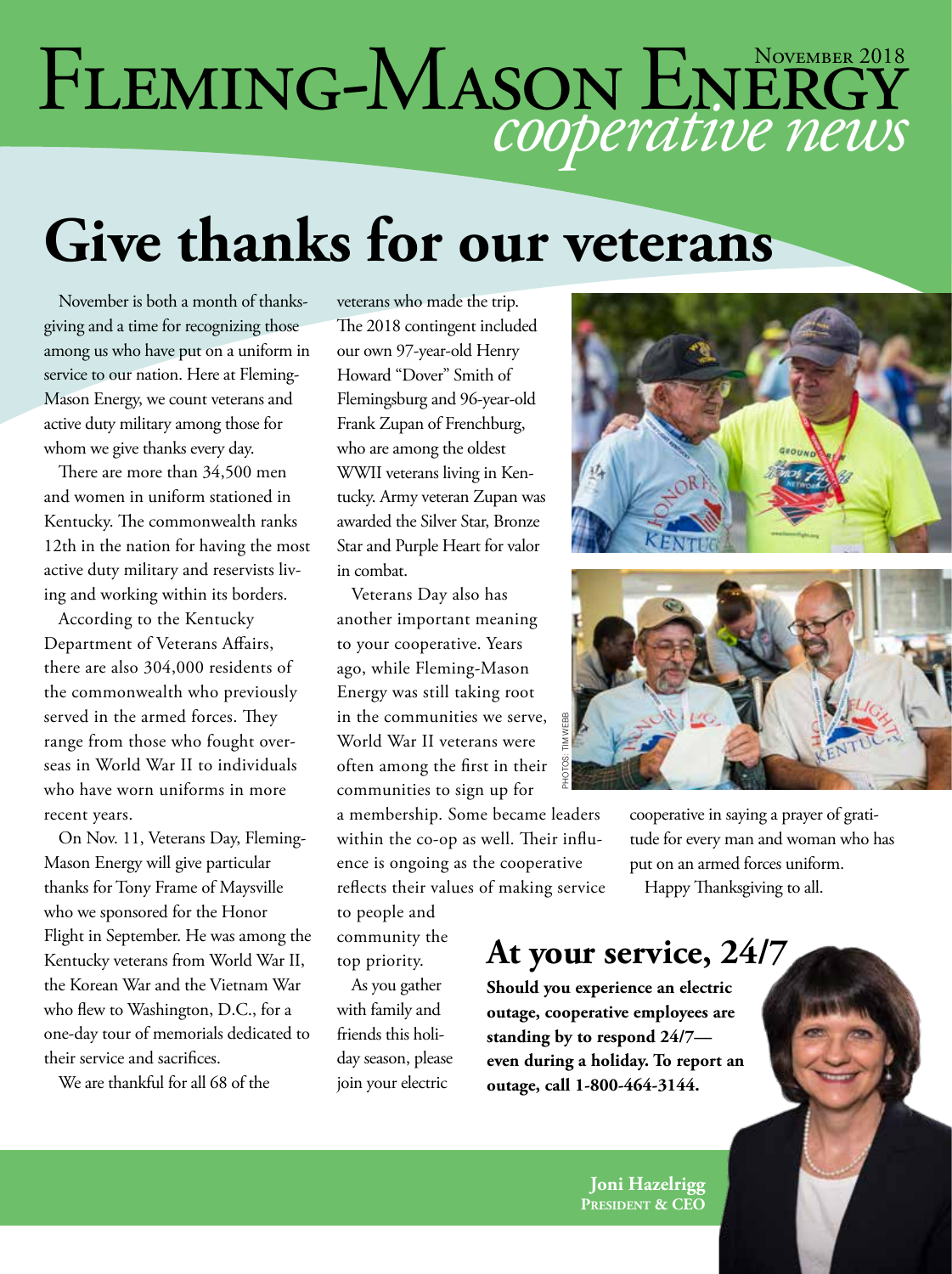Fleming-Mason Energy

A Touchstone Energy<sup>®</sup> Cooperative

Contact us: In Fleming County: (606) 845.2661

Other Counties: (800) 464.3144

Hours:  $7:30$  A.M.  $-4:30$  P.M.

Editor Lori Ulrich President & CEO Joni Hazelrigg

Board of Directors Lonnie Vice CHAIRMAN

> J.E. Smith Jr. VICE CHAIRMAN

Dina Gooding SECRETARY TREASURER

Other Directors Timothy S. Eldridge Rick Hord John M. Roe Tom Saunders

> Attorneys Marvin Suit Earl Rogers III Follow us on:



#### **Connected to our communities**

Electric co-ops like Fleming-Mason Energy are all about people.

They are the reason why our locally based co-op began, and it's why we exist today, serving people in our communities to make lives better.

Every day, Fleming-Mason Energy does work to improve the lives of people in eight counties across northeast Kentucky.

We provide power to farmers working the land and harvesting crops, and to students finding solutions.

We sponsor athletes in Special Olympics who overcome challenges, and power the young people who bring art to our communities.

We support local men and women who served—and suffered—for

freedom by sponsoring an Honor Flight for them to see their memorials in Washington, D.C.

We power business owners who are making products and providing jobs, and coaches preparing kids to be the best they can be.

It's people who make Fleming-Mason Energy much more than a collection of power lines and substations. Our co-op is all about families and communities.

They connect us to our purpose to safely deliver reliable and affordable power.

And they remind us constantly why we do everything we can to provide the highest quality of life possible.

That's the power of human connections, and the cooperative difference.

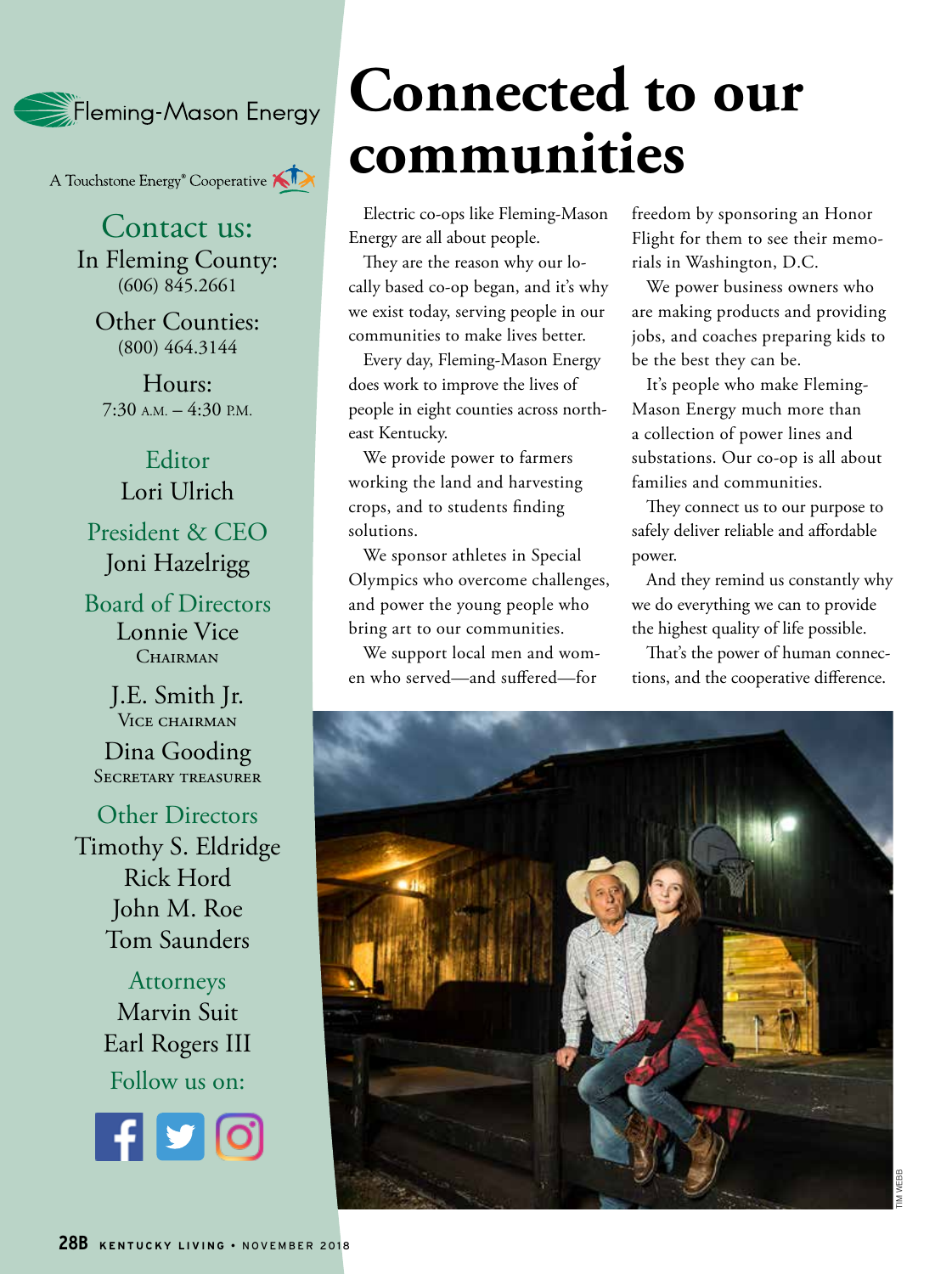#### **Fleming-Mason Energy honors teachers who completed innovative SOAR-STEM training**

Fleming-Mason Energy and Kentucky's Touchstone Energy Cooperatives are celebrating the graduation of 64 teachers from an innovative program to lay the groundwork for creating a Kentucky workforce trained in science, technology, engineering and math (STEM).

The SOAR-STEM initiative will result in 100 K-12 teachers who will return to local school districts in eastern Kentucky prepared to educate children in STEM fields while also providing training for other teachers.

"SOAR-STEM is a bold, unique initiative to develop the world's largest workforce trained in science, technology, engineering and math (STEM), and centered in Kentucky," says Joni Hazelrigg, president and CEO of Fleming-Mason Energy. "These teachers will have a tremendous impact on the future of eastern Kentucky because they will provide the basis for a sustainable

STEM-based workforce for many years to come."

Graduates not only will implement STEM education in their classrooms, but they will also help train additional eastern Kentucky educators to teach STEM-related topics.

This year's graduates were honored at ceremonies held in Corbin and Salyersville. Three of those teachers come from Rowan County, which is served by Fleming-Mason Energy. Those teachers include Britt Bush, Lindsay Johnson and Stacie May.

Each SOAR-STEM graduate completed a three-year curriculum to achieve a Teacher Leader Master's Degree from Morehead State University and the University of Pikeville, as well as certification for the National Board and for the renowned Project Lead The Way STEM curriculum.

In addition to the degree and certifications, each graduate received:

• A laptop computer, presented by Fleming-Mason Energy and Kentucky's Touchstone Energy Cooperatives.

• An iPad and VEX Robotic Kit, provided by the Toyota Foundation, Appalachian Regional Commission and the Kentucky Department for Local Government.

Lead providers are Morehead State University, University of Pikeville and Union College. Other SOAR-STEM partners include the Kentucky Council on Postsecondary Education, the Kentucky Department of Education, Shaping Our Appalachian Region and the Kentucky Valley Education Cooperative.

Another 18 teachers are on track to graduate next year.

Kentucky's Touchstone Energy Cooperatives helped to develop the SOAR-STEM project, identifying and engaging partners to fund and implement the program. The cost is covered by funding partners. Teachers must commit to remain with their school district for three years.